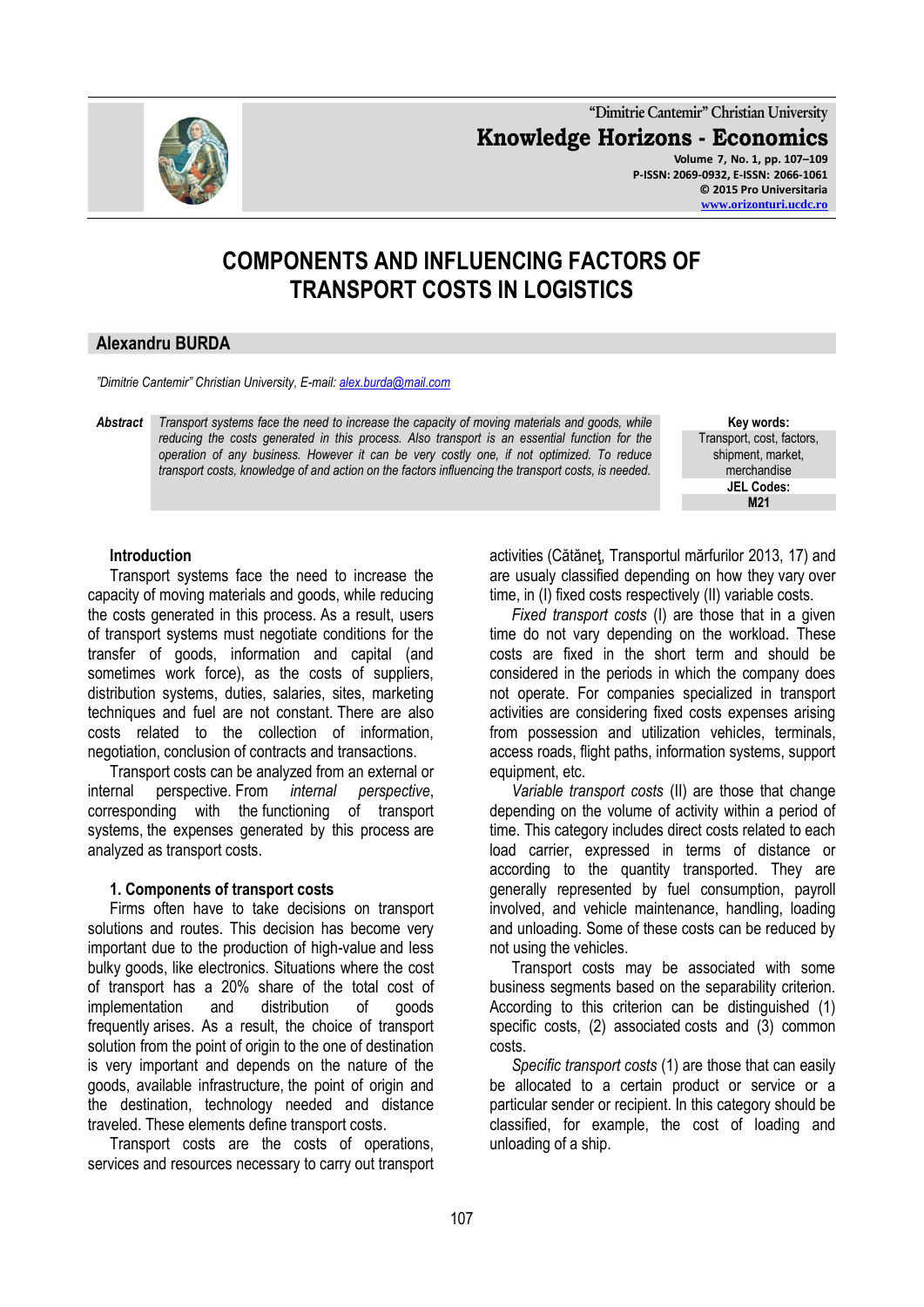*Associated transport costs* (2) or "correlated", associated with the appropriate situations where a service offering involves providing another associated service. Basically, in such situations one product/service is considered as a secondary product/service for the other one. Supporting these transportation costs cannot be avoided because they occur once the decision was taken to provide a particular service.

*Common transport costs* (3) are those supported by all or some of the senders. They are called so because at first they appear "shared" and only later they are distributed according to certain criteria. The distribution is based on the elements of volume activity (e.g. number of expeditions).

## **2. Factors influencing the levels of transport costs**

Size of transportation costs can be influenced (Cătăneţ, Transportul mărfurilor 2013, 19-20) by the size of transactions, the way shipments are transported (means of transport, shipments frequency and scale economies obtained) and the shipment distance.

Distance traveled for transport is the most important factor influencing the size of transport costs and its influence can be (1) absent, (2) linear, (3) non-linear and (4) determined by the inter-modality of the shipment.

The situations where *distance does not affect the size of transport costs* (1) are rare and few economic activities fall into this situation. For example, telecommunications networks and energy distribution have such a cost structure. Telephone services, as well as postage, are also included in this category. All these activities generally have a fixed cost that does not reflect the distance, but rather a specific service area. When one moves to a new area, a new cost structure applies.





*A linear influence of distance* (2) over the costs of transport determines their directly proportional variation with the distance traveled. The cost generated by fuel consumption is particularly affected in this way because fuel consumption is directly proportional to the distance traveled by the mean of transportation.

*The nonlinear influence of distance* (2) over the costs of transport increases their fluctuating depending on the distance traveled from the distribution center. It is also envisaged in this case that the means of



*Figure 2.* Linear influence of distance over the costs of transport *Source*: Cătăneț, Transportul mărfurilor 2013, 19

transportation are returning empty. Also, in terms of air transport, the fact that the intercontinental shipments are not much more expensive than intracontinental, must be taken into account.

*In the case of inter-modal transport* (3), requiring the use of several different means of transportation, transport costs include both travel expenses and those of transhipment terminals (e.g. ports and airports). The